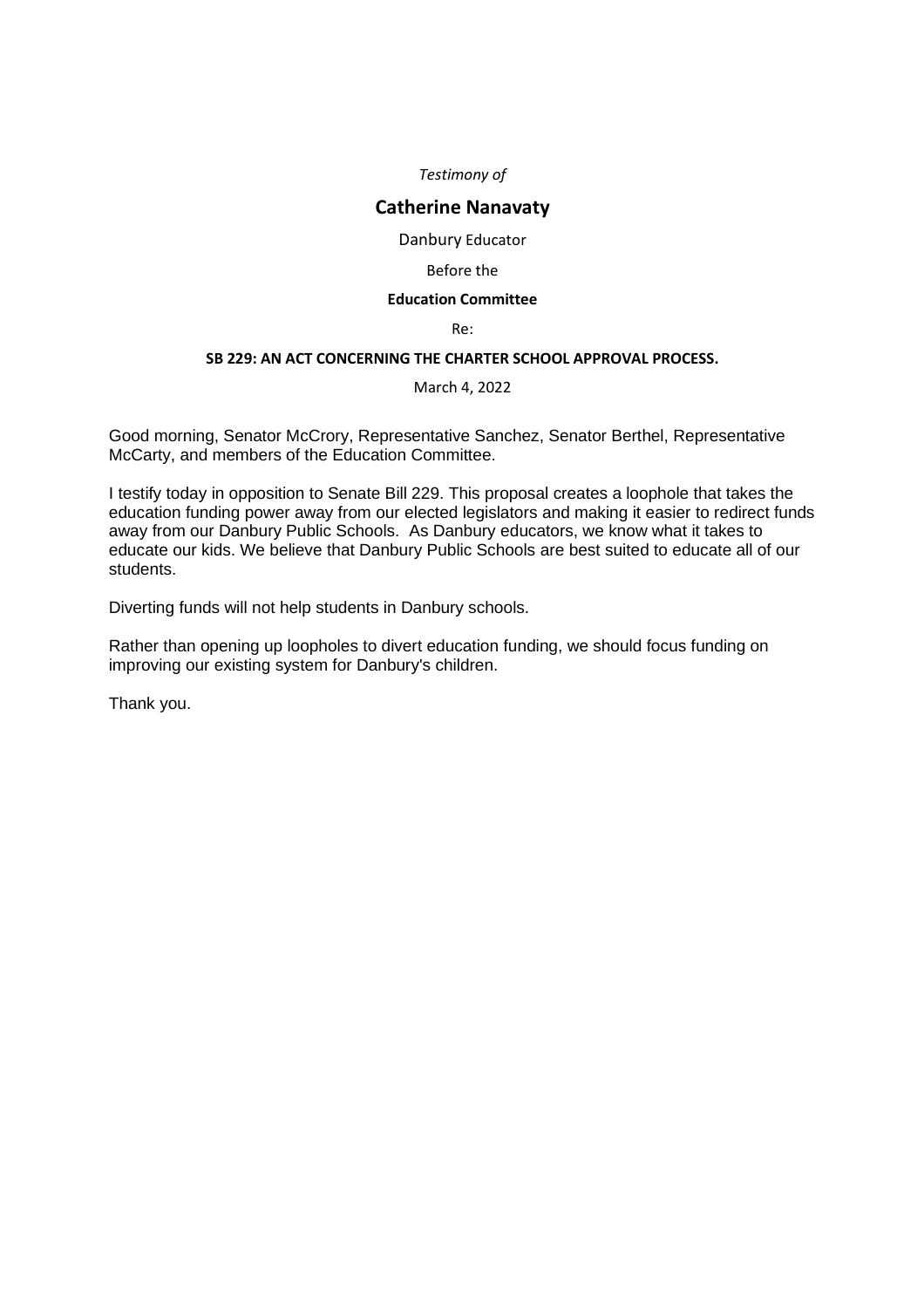*Testimony of*

# **Kirsten Lange**

Danbury Educator

#### Before the

#### **Education Committee**

Re:

# **SB 229: AN ACT CONCERNING THE CHARTER SCHOOL APPROVAL PROCESS.**

March 4, 2022

Good morning, Senator McCrory, Representative Sanchez, Senator Berthel, Representative McCarty, and members of the Education Committee.

I testify today in opposition to Senate Bill 229. This proposal creates a loophole that takes the education funding power away from our elected legislators and making it easier to redirect funds away from our Danbury Public Schools. As Danbury educators, we know what it takes to educate our kids. We believe that Danbury Public Schools are best suited to educate all of our students.

My children are the product of Danbury Public Schools, and being the lowest funded town in CT we need every penny we can get. A charter school will only hurt the families of Danbury.

Rather than opening up loopholes to divert education funding, we should focus funding on improving our existing system for Danbury's children.

Thank you.